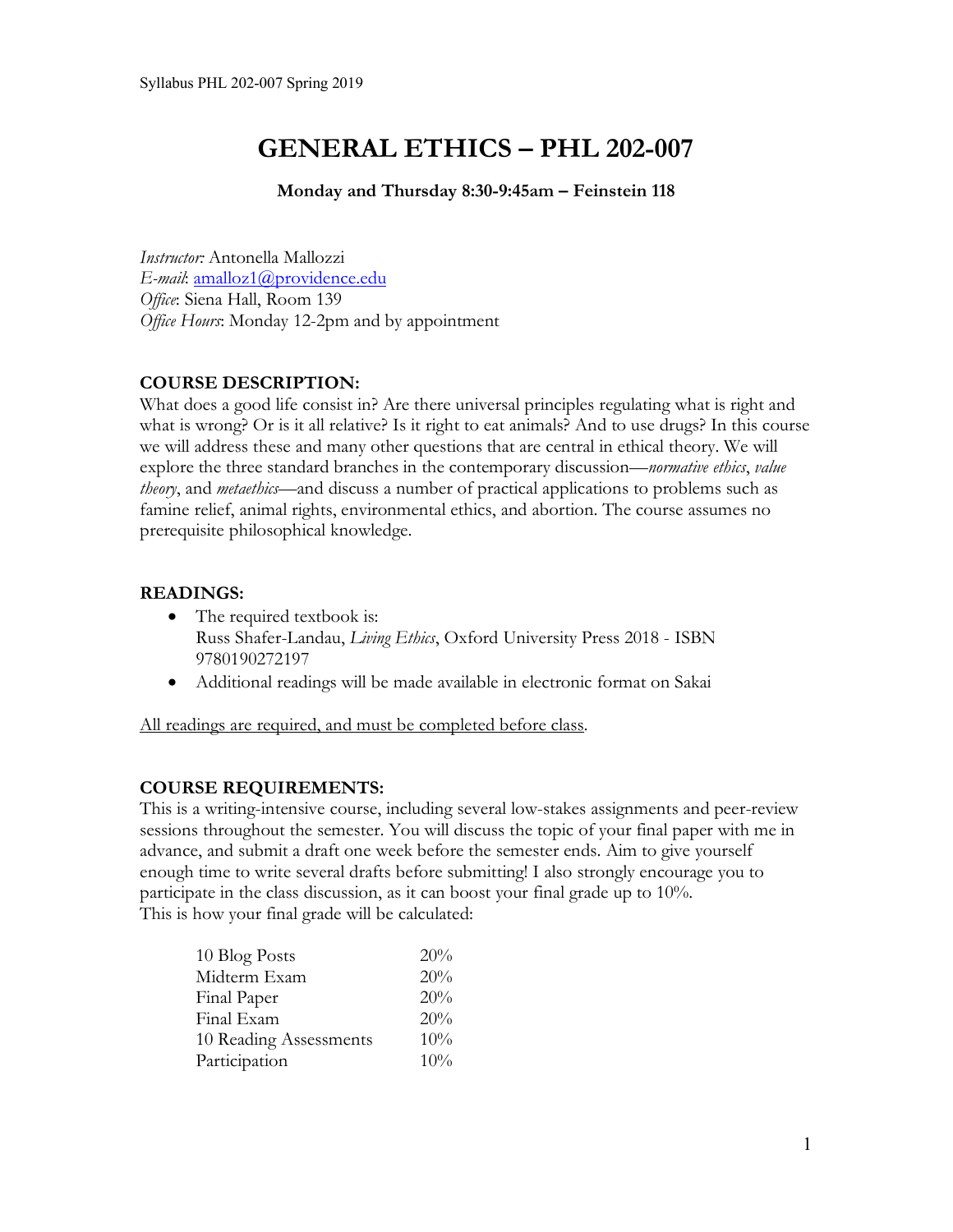Syllabus PHL 202-007 Spring 2019

#### BLOG POSTS (20 points):

300-350 words on the current week's reading, to be submitted weekly, by Sunday night  $11:59$ pm, on the Sakai class blog (CLOG). In order to get full credit, you must submit 5 posts before the midterm exam and 5 after the midterm and before the final, for a total of 10 posts. Late posts will automatically count for the following week. The first post is due on February  $3<sup>rd</sup>$ .

#### MIDTERM EXAM (20 points):

A combination of short answers and multiple-choice questions on the topics covered during the first part of the semester. It will take place on March 18<sup>th</sup>.

#### FINAL EXAM (20 points):

A combination of short answers and multiple-choice questions on the topics covered during the second part of the semester. It will take place on May  $13<sup>th</sup>$ .

#### FINAL PAPER (20 points):

Approximately 1200 words, to be submitted on Sakai by 11am on May 11<sup>th</sup>. NO LATE PAPERS WILL BE ACCEPTED.

A draft of the paper is due a week before, on May  $6<sup>th</sup>$ . Bring two printed copies of your draft to class. Although you won't receive a grade on your draft, failure to turn it in will result in a 10% deduction from the mark you receive on the final version of the paper.

#### READING ASSESSEMENTS (10 points):

Reading assessments are short questions based on the assigned readings. They will be given randomly at the beginning of class and you will have 5-8' to respond in paragraph form. You will not receive a letter grade for the reading assessment, but *minus (-) check (*✓*),* or *plus (+).* These assignments will ensure that everyone is on time and has done the readings, and they will be a springboard for discussion.

#### ATTENDANCE & CLASS PARTICIPATION (10 points):

Attendance will be taken at the beginning of each class. Unjustified absences are not allowed: your final grade will drop a whole letter if you are absent after two unexcused absences. You should come to class prepared and ready to engage in philosophical discussion. Actively participating in the in-class discussion will count towards 10% of your final grade.

#### EXTRA CREDIT:

No extra credit! You will have enough opportunities to improve your grade through assignments and class participation.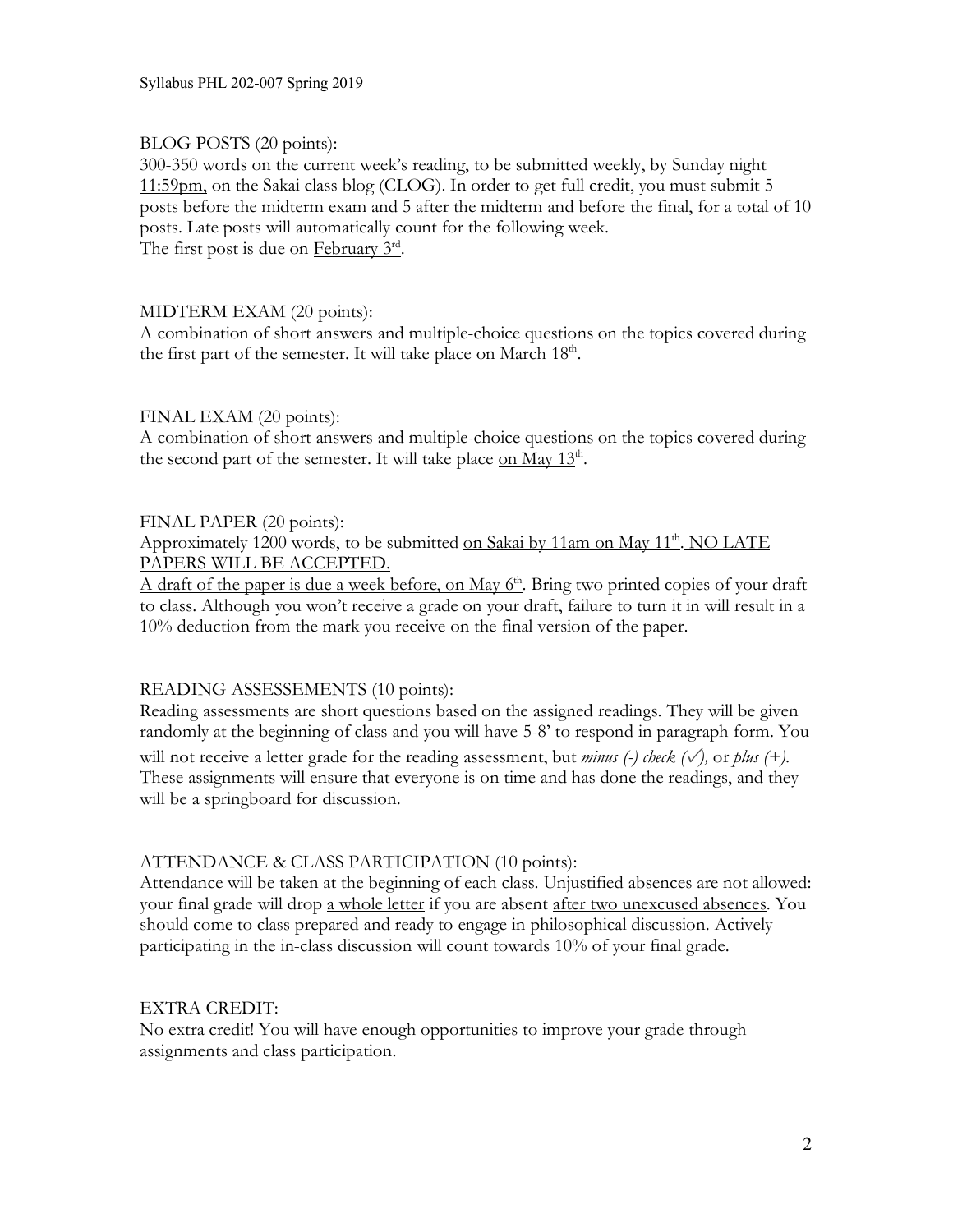## GRADING SCHEME:

| $\mathsf{A}$ | $95 - 100\%$ |
|--------------|--------------|
| $A -$        | $91 - 94\%$  |
| B+           | 87-90%       |
| В            | 83-86%       |
| B-           | 80-82%       |
| C+           | 77-79%       |
| C            | 73-76%       |
| $C_{\Xi}$    | 70-72%       |
| $1) +$       | $67 - 69\%$  |
| D            | 63-66%       |
| $\mathsf{D}$ | $60 - 62%$   |
| F            | $0 - 59\%$   |

# RESOURCES:

If you need clarification on the readings always make sure to ask in class, or during office hours, or to email me at amalloz1@providence.edu

I also recommend looking at the following sites as a resource on philosophical topics and authors:

Stanford Encyclopedia of Philosophy: http://plato.stanford.edu/ Internet Encyclopedia of Philosophy: http://www.iep.utm.edu/

# COURSE OBJECTIVES:

As part of the College Core Curriculum, this course will

- Explore the meaning and purpose of the ethical life
- Examine the complexity of the decision-making process and provide guidance for making good moral decisions
- Provide opportunities for students to nurture a habit of reflective moral judgments through the study of moral problems
- Include a consideration of the philosophical traditions of Aristotle and/or St. Thomas Aquinas

#### PLAGIARISM:

Plagiarism and other forms of cheating are not tolerated and will be subject to penalties in conformity with the College's policy on Academic Integrity. All papers will be submitted to Turnitin on Sakai. Make sure you understand what plagiarism is and the consequences it might have. You can find the most recent policy here:

http://catalog.providence.edu/content.php?catoid=25&navoid=856#Academic\_Honesty

A broader listing of Providence College Academic policies is located here: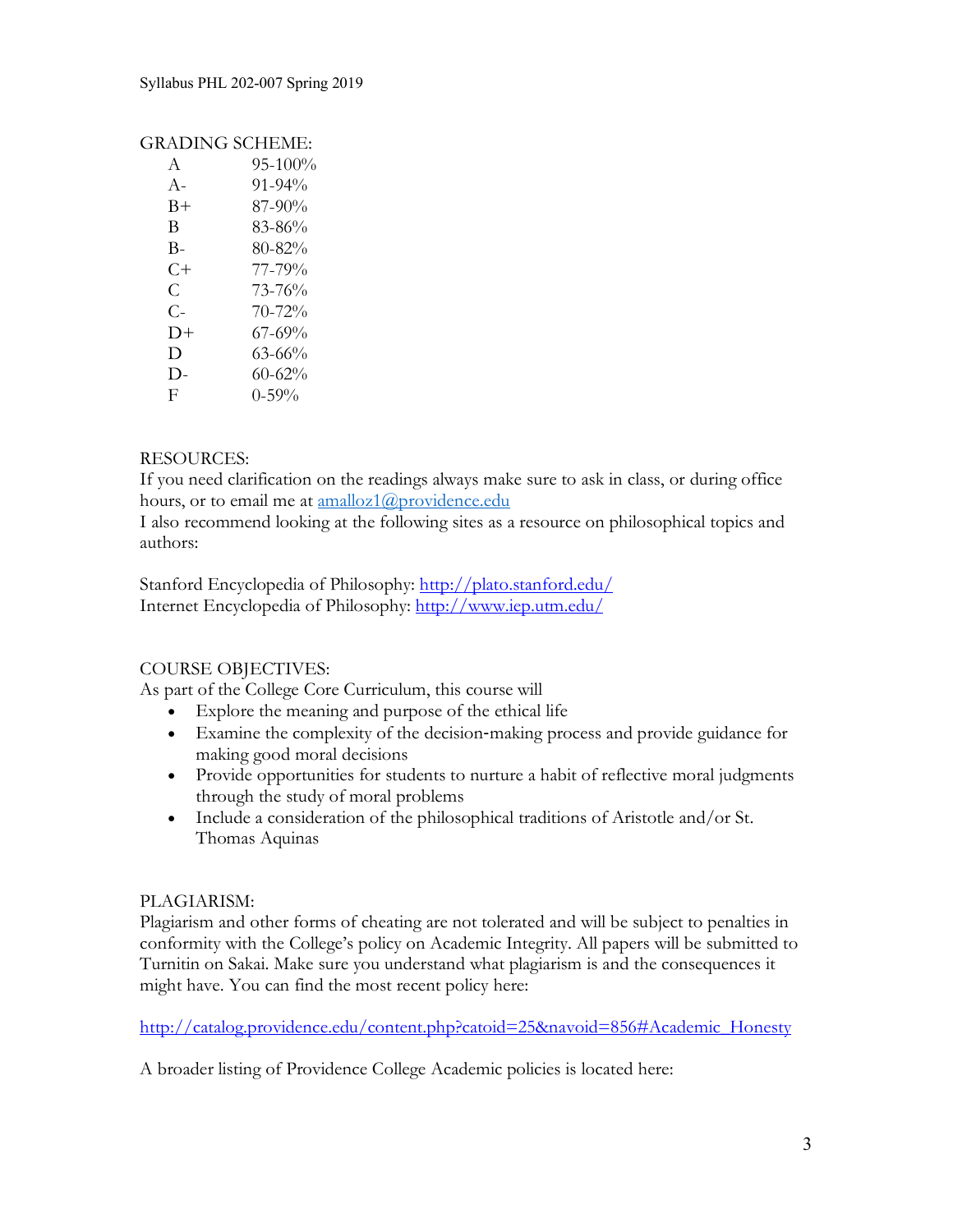#### Syllabus PHL 202-007 Spring 2019

## http://catalog.providence.edu/content.php?catoid=25&navoid=856

*Students with documented disabilities (learning, physical, medical, temporary) will be provided reasonable academic accommodations in this course, coordinated by the Office of Academic Services (OAS). Students with disabilities are encouraged to contact the assistant director for disability services to discuss their needs and arrange individualized services. You are also encouraged to contact me at the beginning of the course to make me aware of your needs.*

\*\*\*There might be changes to the schedule below in due course. Always make sure to refer to the latest version of the syllabus by checking Sakai or asking me at amalloz1@providence.edu \*\*\*

#### **CLASS SCHEDULE:**

(All chapter and page references are to our textbook: Russ Shafer-Landau, *Living Ethics*,)

| Date                         | Topic                                            | Readings                                                                 |
|------------------------------|--------------------------------------------------|--------------------------------------------------------------------------|
| 1/14                         | Syllabus &<br>Policies<br>+ What Is<br>Morality? | $\overline{Ch. 1}$                                                       |
| 1/17                         | Moral Reasoning                                  | Ch. 2                                                                    |
| 1/21                         |                                                  | NO CLASS (Martin Luther King Jr. Holiday)                                |
| 1/24                         | Skepticism about<br>Morality                     | Ch. 3 pp. 24-35                                                          |
| 1/28                         | Writing Workshop:                                | Pryor, "Guidelines on Writing a Philosophy Paper" (distributed in class) |
| 1/31                         | The Good Life                                    | Ch. 4 pp. 46-52 + Mill "Hedonism" pp. 53-58                              |
| 2/4                          | The Good Life<br>(continued)                     | Nozick, "The Experience Machine" pp. 59-60                               |
| 2/7                          | Consequentialism                                 | Ch. 5 pp. 61-68                                                          |
| 2/11                         | Consequentialism<br>(continued)                  | Mill, "Utilitarianism" pp. 70-75                                         |
| 2/14                         | Kantian Ethics                                   | Ch. 6 pp. 76-85                                                          |
| 2/18                         |                                                  | NO CLASS (President's Day Holiday)                                       |
| 2/19<br>(Monday<br>schedule) | Kantian Ethics<br>(continued)                    | Kant, "The Good Will and the Categorical Imperative" pp. 86-92           |
| 2/21                         | Kantian Ethics<br>(continued)                    | O'Neill: "A Simplified Account of Kant's Ethics" (Sakai)                 |